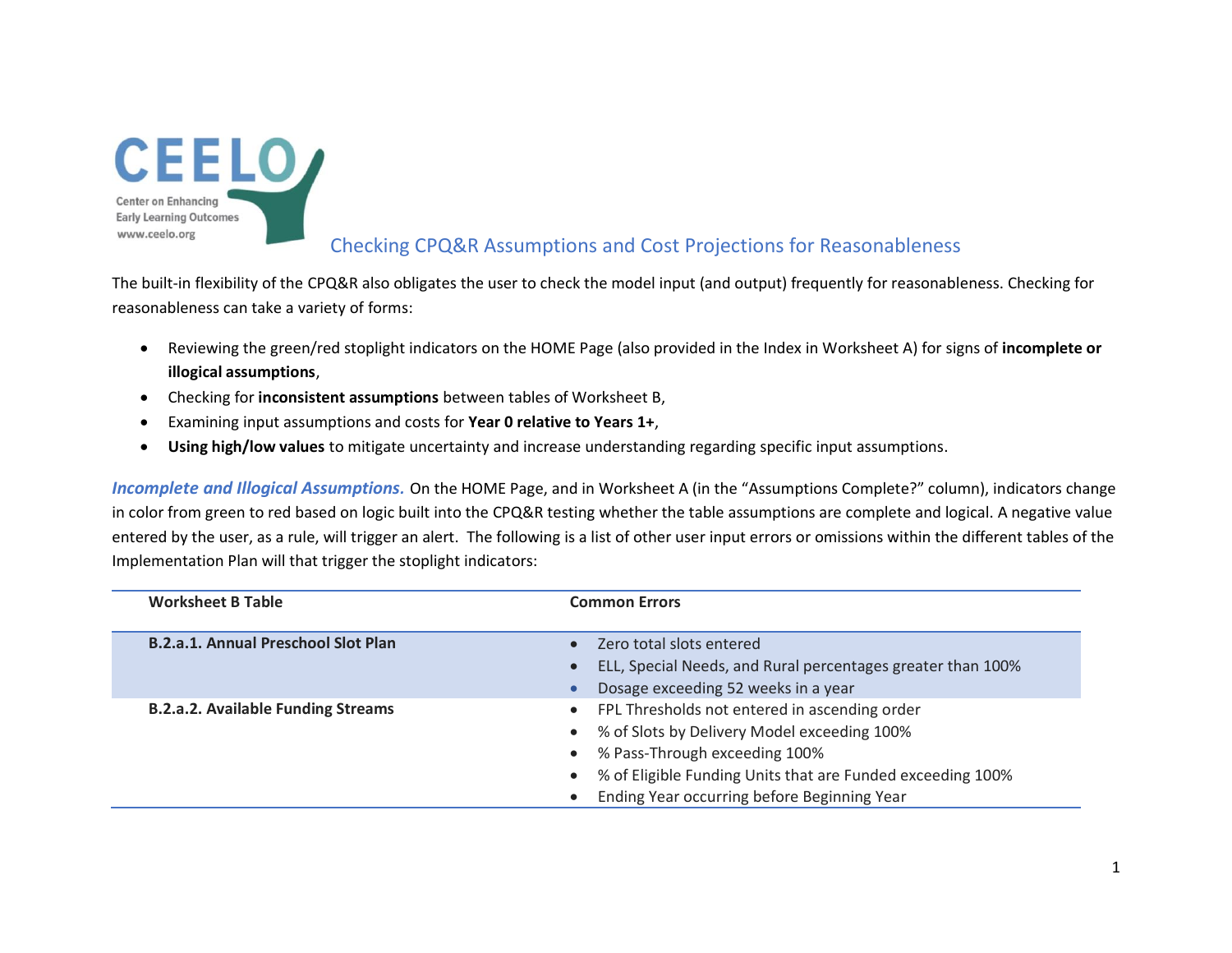| <b>Worksheet B Table</b>                                                                                                                                                                      | <b>Common Errors</b>                                                                                                                                                                                                                                                                                                                                                                    |
|-----------------------------------------------------------------------------------------------------------------------------------------------------------------------------------------------|-----------------------------------------------------------------------------------------------------------------------------------------------------------------------------------------------------------------------------------------------------------------------------------------------------------------------------------------------------------------------------------------|
| <b>B.2.b.1. Maximum Class Size</b>                                                                                                                                                            | Class size equal to zero<br>$\bullet$<br>Enrollment efficiency greater than 100%<br>$\bullet$<br>If entered by implementation year, then expressed in fewer years<br>$\bullet$<br>than the number of years in the slot plan                                                                                                                                                             |
| <b>B.2.b.2. Staff-Child Ratio</b>                                                                                                                                                             | Zero values (with the exception that zero values are permitted for<br>$\bullet$<br>the maximum number of lead teachers per class)<br>If entered by implementation year, then expressed in fewer years<br>$\bullet$<br>than the number of years in the slot plan<br>Teaching capacities of zero<br>$\bullet$<br>Average number of preschool classrooms per facility of zero<br>$\bullet$ |
| <b>B.2.b.3. Teacher Degree</b><br>B.2.b.4. Assistant Teacher Degree B.2.b.5. Teacher<br><b>Specialized Training</b>                                                                           | Percentages greater than 100%<br>$\bullet$<br>Percentage assumptions that result in the number of participating<br>$\bullet$<br>teachers exceeding the total number of teachers (by degree level)<br>Years required to earn a degree equal to zero<br>$\bullet$                                                                                                                         |
| <b>B.2.b.6. Professional Learning and Support</b><br><b>B.2.b.7. Early Learning and Development Standards</b><br><b>B.2.b.8. Continuous Quality Improvement System</b><br>B.2.b.9. Curriculum | Percentages greater than 100%<br>$\bullet$<br>Percentage participation rates expressed in fewer years than the<br>$\bullet$<br>number of years in the slot plan                                                                                                                                                                                                                         |
| <b>B.2.b.10. Screening/Referral and Support Services</b>                                                                                                                                      | Participation rates greater than 100%<br>$\bullet$                                                                                                                                                                                                                                                                                                                                      |
| <b>B.2.c.2. Baseline Administrative Cost</b>                                                                                                                                                  | If entered by implementation year, then expressed in fewer years<br>$\bullet$<br>than the number of years in the slot plan                                                                                                                                                                                                                                                              |
| <b>B.2.c.7. Capacity Building</b>                                                                                                                                                             | Annual participation rates expressed in fewer years than the<br>$\bullet$<br>number of years in the slot plan                                                                                                                                                                                                                                                                           |
| <b>B.2.d.1. Personnel Costs</b>                                                                                                                                                               | Number of total classrooms per facility equal to zero<br>$\bullet$<br>Number of total classrooms per facility less than the number of<br>$\bullet$<br>early learning classrooms per facility<br>Paid Leave in excess of 365 days<br>$\bullet$                                                                                                                                           |
| <b>B.2.d.2. Non-Personnel Costs</b>                                                                                                                                                           | Child Meals participation rates exceeding 100%<br>$\bullet$                                                                                                                                                                                                                                                                                                                             |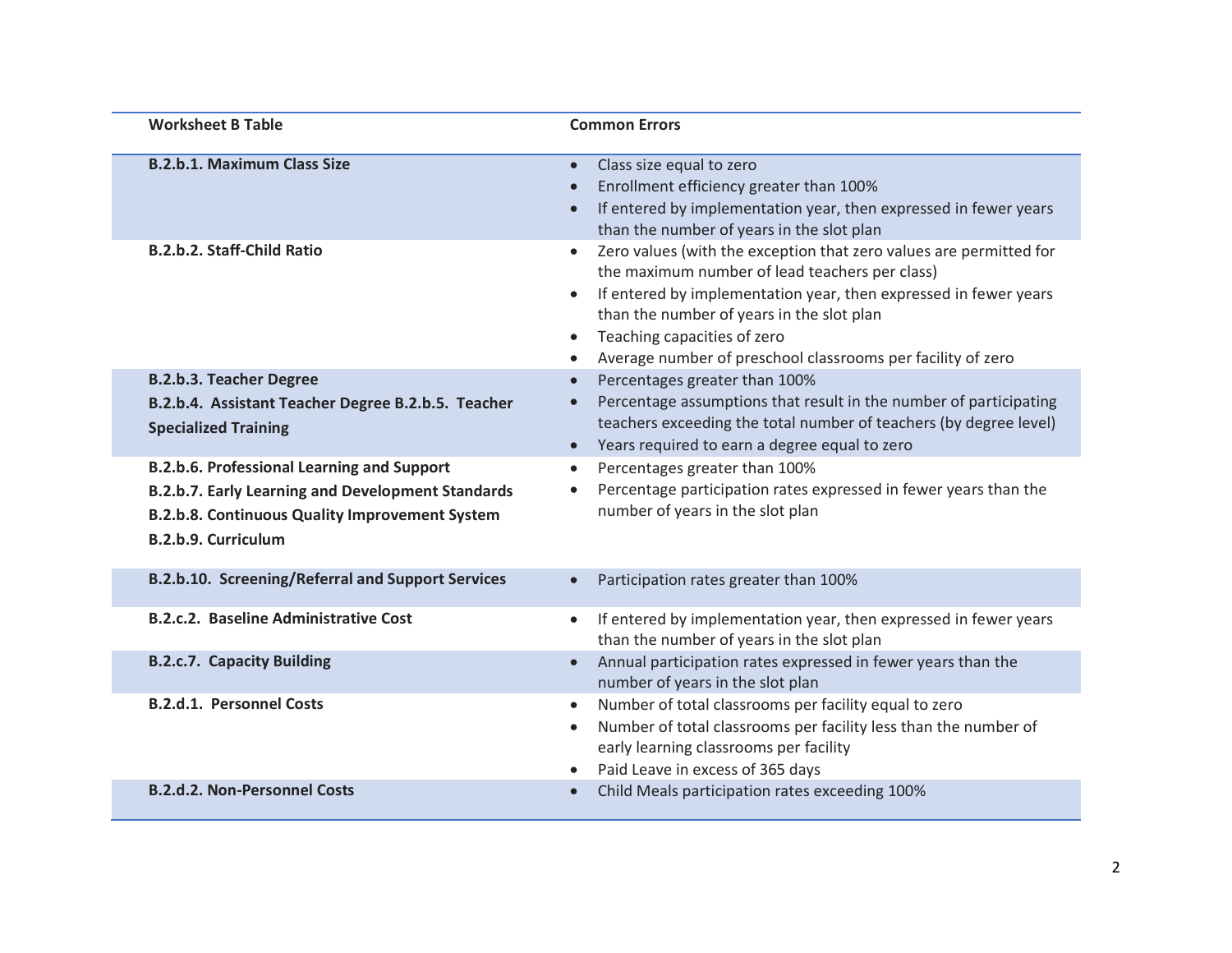| Worksheet B Table                  | Common Errors                        |
|------------------------------------|--------------------------------------|
| <b>B.2.d.3. Other Direct Costs</b> | Useful life (in years) equal to zero |

*Inconsistent Assumptions*. Cases may arise where the input assumptions entered in one table are inconsistent with the assumptions in another table. This is a distinct issue from the list of potentially incomplete or illogical assumptions described above. An example of inconsistent assumptions is addressed at the end of this section, under "Checking for Inconsistency Between the Input Assumptions for State Average Teaching Salaries and Teacher Splits by Degree Level." Users should conduct a separate review of their input assumptions for inconsistencies after entering their data and checking that their assumptions are complete and logical.

*Year 0 Relative to Years 1+*. Rather than explicitly identifying implementation years as 2017, 2018, etc., the CPQ&R employs a naming convention with Year 0 for the current or most recent year and Years 1-10 for future years. Year 0 serves two purposes: first, it allows users to model current costs within the CPQ&R, for their existing early learning programs, before adding quality benchmarks. Second, it builds user confidence in the calculator by providing users with the opportunity to model current costs within the same modeling framework employed for forecasting future costs. If you do not want to model your existing early learning program, then Year 1 can serve as the first year for entering future preschool slot volumes and Year 0 would remain blank. If you do model Year 0 costs, then the Year 0 output should be reviewed against the output for Years 1+ to ensure that the input assumptions are not creating inconsistencies stemming from in an unintended and unrealistic increase or decrease in costs, frequently manifesting as a step-change in costs from Year 0 to Year 1.

There are cases where the user may choose to assign the current year (or most recent year) to Implementation Year 1 or later, rather than to Year 0. Years 1+ rely on the change in volumes from the prior year(s) to build certain costs. For example, capacity building costs in Table B.2.c.3 rely on the annual change in the number of facilities required to service the preschool slot plan. Year 0 has no prior year data from which to model such changes, but if the user assigns Implementation Year 1 to the current or most recent year and Year 0 to the year before that, and models two years of historical costs and volumes, then the change in volumes occurring in the most recent year (Year 1) would be accurately reflected. Another example can be shown in lead teacher degree costs in Table B.2.b.3: under a pre-existing tuition support program, with tuition support lasting up to five years per participating teacher, the past five years could be modeled as Implementation Years 0-4 and the next five years in a future preschool slot plan as Years 5-9. This approach would ensure that the most recent year of historical volumes driving tuition support—in this case Year 4—is accurate. These two examples illustrate how implementation years can be "repurposed" within the CPQ&R to better meet the needs of the user.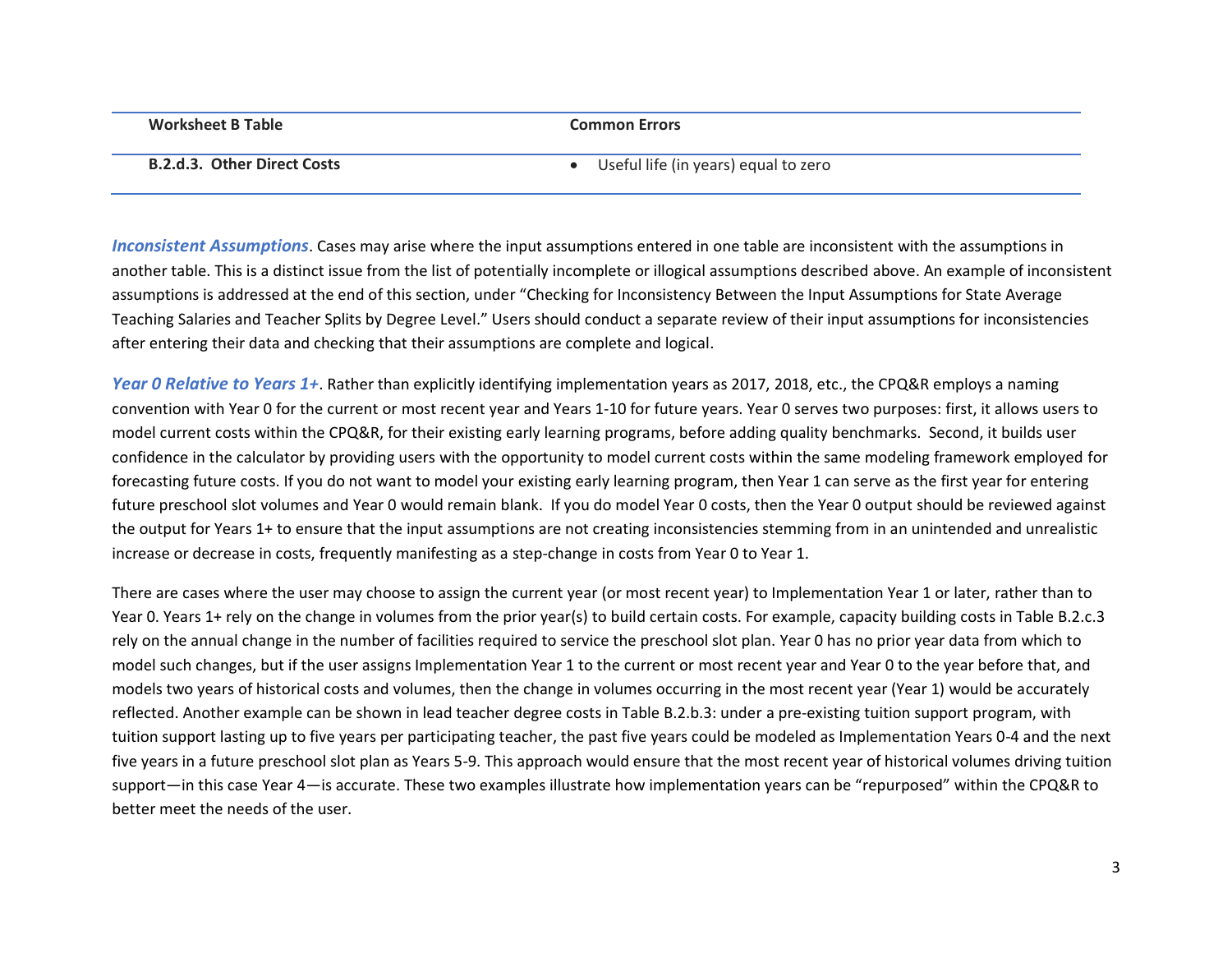*Using High/Low Values*. You may encounter situations wherein there is a range of possible input assumptions you might use, but you lack the data to understand which is the correct value. Rather than feel thwarted by a lack of confidence in your data, you can set upper and lower bounds for these assumptions and then observe the impact on total cost and cost(s) per slot when they are changed. If the change in costs is fairly small, then this can give you greater confidence in using a median value for the input assumption and placing a lower priority on the need for further investigation. If the change is relatively large, then you can feel justified in investing additional time for research. The assumptions within the CPQ&R vary in the extent to which they contribute to total costs (per slot). The use of high/low values can help you determine when your assumptions are reasonable and how to prioritize additional research requirements (i.e., in what order to address them).

## *Checking for Inconsistency Between the Input Assumptions for State Average Teaching Salaries and Teacher Splits by Degree Level.*

A special case of inconsistency can arise between the assumptions for the split of pre-existing teachers by degree level, the salary factors applied to teachers by degree level, and the current average state salary (to which the salary factors apply). This case is illustrated in the following examples:

*Example: A user wants to set a salary factor for Assistant Teachers with a CDA as 1.10 and 110% of the salaries of Assistant Teachers without a CDA. Assistant Teachers without a CDA would then have a factor of 1.0. If the average state salary is equal to the weighted average salary of these two groups, then it can be shown below that the salary factors of 1.10 and 1.00 should not be used. To get to the correct factors, the following two formulas should be solved for "a" and "b":*

| $b/a = 1.10$               | (1) |
|----------------------------|-----|
| $(a * c) + (b * d) = 1.00$ | (2) |

*Where,*

*"a" = the salary index for Assistant Teachers with a CDA "b" = the salary index for Assistant Teachers without a CDA "c" = the percentage of Assistant Teachers (at Year 0) with a CDA "d" = the percentage of Assistant Teachers (at Year 0) without a CDA*

While the user should expect the average state salary to change in future Implementation years, the user should take steps to ensure that initial assumptions are consistent with state statistics, i.e., the assumed state average Assistant Teacher salary is equivalent to the weighted average salary based on the proportion of Assistant Teachers by degree level.